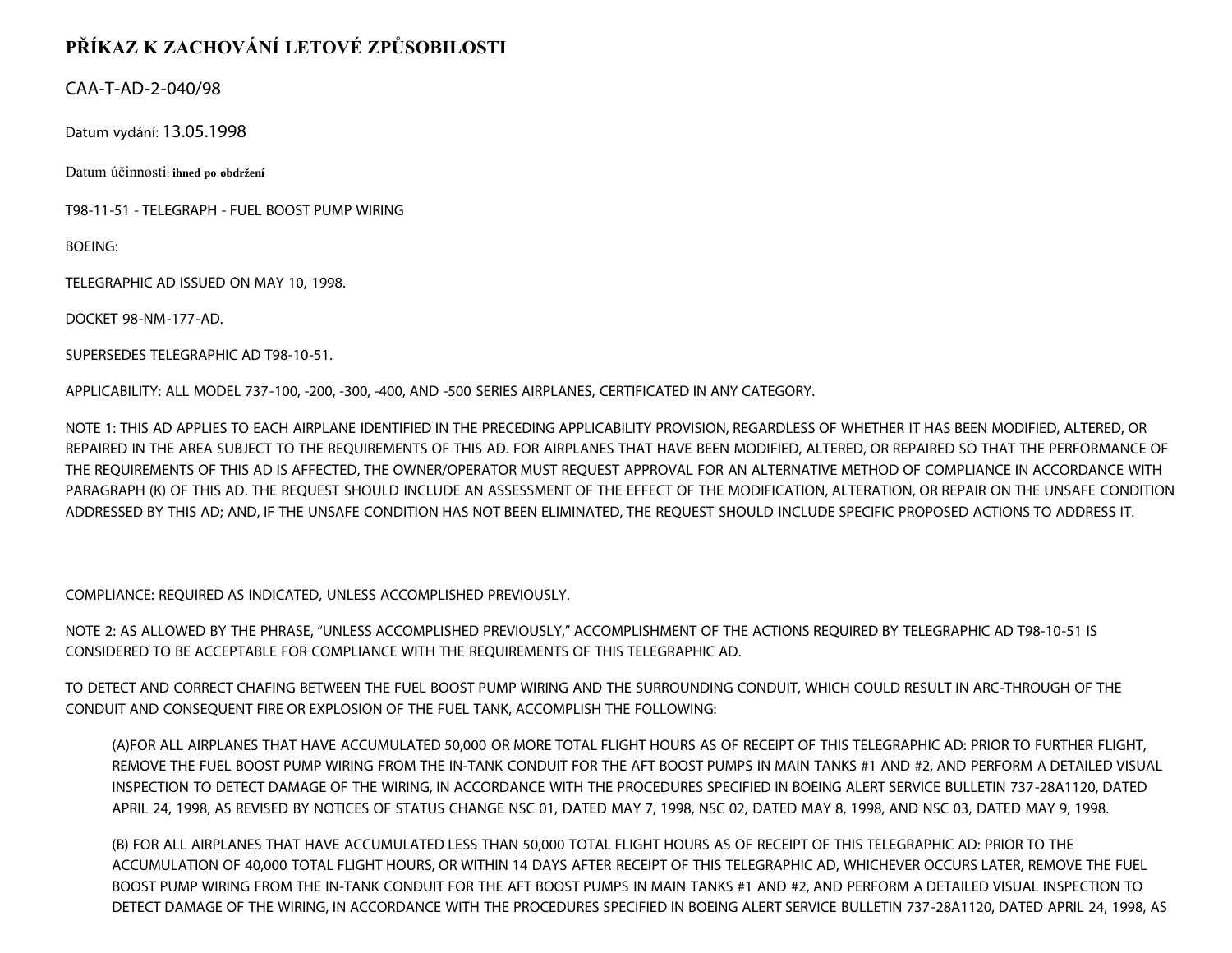REVISED BY NOTICES OF STATUS CHANGE NSC 01, DATED MAY 7, 1998, NSC 02, DATED MAY 8, 1998, AND NSC 03, DATED MAY 9, 1998.

(C) FOR MODEL 737-300, -400, AND -500 SERIES AIRPLANES:

PRIOR TO THE ACCUMULATION OF 40,000 TOTAL FLIGHT HOURS, OR WITHIN 14 DAYS AFTER RECEIPT OF THIS TELEGRAPHIC AD, WHICHEVER OCCURS LATER, REMOVE THE FUEL BOOST PUMP WIRING FROM THE IN-TANK CONDUIT FOR THE CENTER TANK LEFT AND RIGHT BOOST PUMPS, AND PERFORM A DETAILED VISUAL INSPECTION TO DETECT DAMAGE OF THE WIRING, IN ACCORDANCE WITH THE PROCEDURES SPECIFIED IN BOEING ALERT SERVICE BULLETIN 737-28A1120, DATED APRIL 24, 1998, AS REVISED BY NOTICES OF STATUS CHANGE NSC 01, DATED MAY 7, 1998, NSC 02, DATED MAY 8, 1998, AND NSC 03, DATED MAY 9, 1998.

(D)IF RED, YELLOW, BLUE, OR GREEN WIRE INSULATION CANNOT BE SEEN THROUGH THE OUTER JACKET OF THE ELECTRICAL CABLE DURING ANY INSPECTION REQUIRED BY PARAGRAPH (A), (B), OR (C) OF THIS AD: PRIOR TO FURTHER FLIGHT, ACCOMPLISH PARAGRAPH (D)(1), (D)(2), OR (D)(3) OF THIS AD IN ACCORDANCE WITH PROCEDURES SPECIFIED IN BOEING ALERT SERVICE BULLETIN 737-28A1120, DATED APRIL 24, 1998, AS REVISED BY NOTICES OF STATUS CHANGE NSC 01, DATED MAY 7, 1998, NSC 02, DATED MAY 8, 1998, AND NSC 03, DATED MAY 9, 1998.

(1) INSTALL TEFLON SLEEVING OVER THE ELECTRICAL CABLE, AND REINSTALL THE CABLE. OR

(2) REINSTALL THE ELECTRICAL CABLE WITHOUT TEFLON SLEEVING OVER THE CABLE. WITHIN 500 FLIGHT HOURS AFTER ACCOMPLISHMENT OF THE REINSTALLATION, REPEAT THE INSPECTION REQUIRED BY PARAGRAPH (A), (B), OR (C) OF THIS AD, AS APPLICABLE; AND INSTALL TEFLON SLEEVING OVER THE CABLE. OR

(3) REPLACE THE ELECTRICAL CABLE WITH NEW CABLE WITHOUT TEFLON SLEEVING. WITHIN 18 MONTHS OR 6,000 FLIGHT HOURS, WHICHEVER OCCURS FIRST, REPEAT THE INSPECTION REQUIRED BY PARAGRAPH (A), (B), OR (C) OF THIS AD, AND INSTALL TEFLON SLEEVING OVER THE CABLE.

(E) IF RED, YELLOW, BLUE, OR GREEN WIRE INSULATION CAN BE SEEN THROUGH THE OUTER JACKET OF THE ELECTRICAL CABLE DURING ANY INSPECTION REQUIRED BY THIS AD, BUT NO EVIDENCE OF ELECTRICAL ARCING IS FOUND: PRIOR TO FURTHER FLIGHT, ACCOMPLISH EITHER PARAGRAPH (E)(1) OR (E)(2) OF THIS AD IN ACCORDANCE WITH THE PROCEDURES SPECIFIED IN BOEING ALERT SERVICE BULLETIN 737-28A1120, DATED APRIL 24, 1998, AS REVISED BY NOTICES OF STATUS CHANGE NSC 01, DATED MAY 7, 1998, NSC 02, DATED MAY 8, 1998, AND NSC 03, DATED MAY 9, 1998.

(1) REPLACE THE DAMAGED ELECTRICAL CABLE WITH A NEW CABLE, INSTALL TEFLON SLEEVING OVER THE CABLE, AND REINSTALL THE CABLE. OR

(2) REPLACE THE ELECTRICAL CABLE WITH A NEW CABLE WITHOUT TEFLON SLEEVING. WITHIN 18 MONTHS OR 6,000 FLIGHT HOURS, WHICHEVER OCCURS FIRST, REPEAT THE INSPECTION REQUIRED BY PARAGRAPH (A), (B), OR (C) OF THIS AD, AS APPLICABLE; AND INSTALL TEFLON SLEEVING OVER THE CABLE.

(F) IF ANY EVIDENCE OF ELECTRICAL ARCING BUT NO EVIDENCE OF FUEL LEAKAGE IS FOUND ON THE REMOVED ELECTRICAL CABLE DURING ANY INSPECTION REQUIRED BY THIS AD: PRIOR TO FURTHER FLIGHT, ACCOMPLISH PARAGRAPHS (F)(1) AND (F)(2) OF THIS AD IN ACCORDANCE WITH THE PROCEDURES SPECIFIED IN BOEING ALERT SERVICE BULLETIN 737-28A1120, DATED APRIL 24, 1998, AS REVISED BY NOTICES OF STATUS CHANGE NSC 01, DATED MAY 7, 1998, NSC 02, DATED MAY 8, 1998, AND NSC 03, DATED MAY 9, 1998.

(1) VERIFY THE INTEGRITY OF THE CONDUIT IN ACCORDANCE WITH THE INSTRUCTIONS CONTAINED IN NSC 03 TO THE ALERT SERVICE BULLETIN. AND

(2) ACCOMPLISH EITHER PARAGRAPH (F)(2)(I) OR (F)(2)(II)OF THIS AD IN ACCORDANCE WITH THE ALERT SERVICE BULLETIN.

(I) REPLACE THE DAMAGED ELECTRICAL CABLE WITH A NEW CABLE, INSTALL TEFLON SLEEVING OVER THE CABLE, AND REINSTALL THE CABLE. OR

(II)REPLACE THE ELECTRICAL CABLE WITH A NEW CABLE WITHOUT TEFLON SLEEVING. WITHIN 18 MONTHS OR 6,000 FLIGHT HOURS, WHICHEVER OCCURS FIRST, REPEAT THE INSPECTION REQUIRED BY PARAGRAPH (A), (B), OR (C) OF THIS AD, AS APPLICABLE; AND INSTALL TEFLON SLEEVING OVER THE CABLE.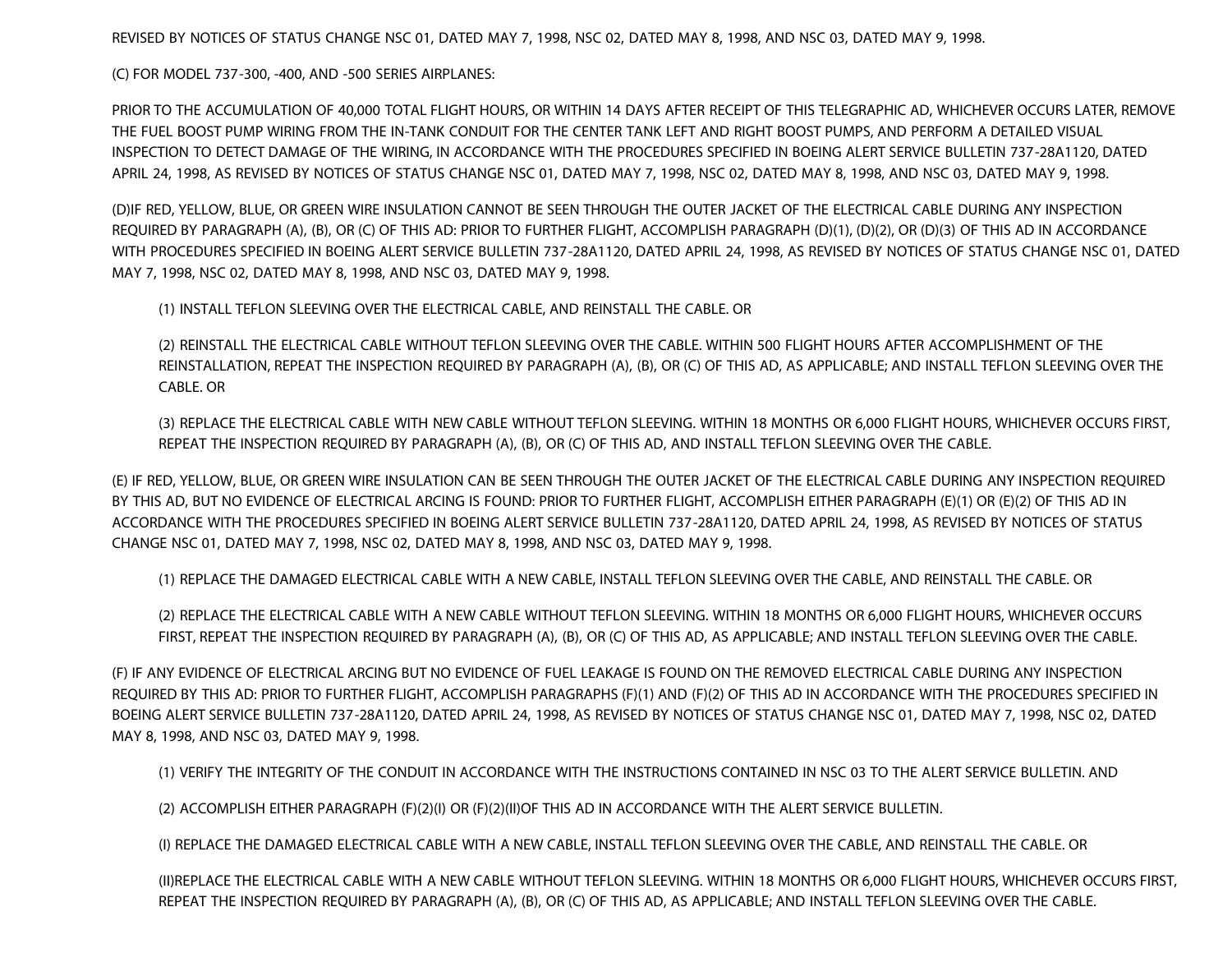(G)IF ANY EVIDENCE OF FUEL IS FOUND ON THE REMOVED ELECTRICAL CABLE DURING ANY INSPECTION REQUIRED BY THIS AD:

PRIOR TO FURTHER FLIGHT, ACCOMPLISH PARAGRAPHS (G)(1) AND (G)(2) OF THIS AD IN ACCORDANCE WITH THE PROCEDURES SPECIFIED IN BOEING ALERT SERVICE BULLETIN 737-28A1120, DATED APRIL 24, 1998, AS REVISED BY NOTICES OF STATUS CHANGE NSC 01, DATED MAY 7, 1998, NSC 02, DATED MAY 8, 1998, AND NSC 03, DATED MAY 9, 1998.

(1) REPLACE THE CONDUIT SECTION WHERE ELECTRICAL ARCING WAS FOUND. AND

(2) ACCOMPLISH EITHER PARAGRAPH (G)(2)(I) OR (G)(2)(II)OF THIS AD.

(I) REPLACE THE DAMAGED ELECTRICAL CABLE WITH A NEW CABLE, INSTALL TEFLON SLEEVING OVER THE CABLE, AND REINSTALL THE CABLE. OR

(II) REPLACE THE ELECTRICAL CABLE WITH A NEW CABLE WITHOUT TEFLON SLEEVING. WITHIN 18 MONTHS OR 6,000 FLIGHT HOURS, WHICHEVER OCCURS FIRST, REPEAT THE INSPECTION REQUIRED BY PARAGRAPH (A), (B), OR (C) OF THIS AD, AS APPLICABLE; AND INSTALL TEFLON SLEEVING OVER THE CABLE.

(H) FOR GROUPS 1 AND 2 AIRPLANES, AS IDENTIFIED IN BOEING ALERT SERVICE BULLETIN 737-28A1120, DATED APRIL 24, 1998: CONCURRENT WITH THE ACCOMPLISHMENT OF PARAGRAPH (D), (E), (F), OR (G) OF THIS AD, AS APPLICABLE, REPLACE THE CASE GROUND WIRE WITH A NEW WIRE IN ACCORDANCE WITH BOEING ALERT SERVICE BULLETIN 737-28A1120, DATED APRIL 24, 1998; AS REVISED BY NOTICES OF STATUS CHANGE NSC 01, DATED MAY 7, 1998, NSC 02, DATED MAY 8, 1998, AND NSC 03, DATED MAY 9, 1998.

(I) INSTALLATION OF TEFLON SLEEVING OVER ANY ELECTRICAL CABLE THAT IS NEW OR HAS BEEN INSPECTED IN ACCORDANCE WITH PARAGRAPH (A), (B), OR (C) OF THIS AD, CONSTITUTES TERMINATING ACTION FOR THE REQUIREMENTS OF THIS AD.

(J) IF ANY DAMAGE SPECIFIED IN PARAGRAPHS (E), (F), OR (G) OF THIS AD IS FOUND DURING ANY INSPECTION REQUIRED BY THIS AD, WITHIN 10 DAYS AFTER ACCOMPLISHING THE INSPECTION REQUIRED BY PARAGRAPH (A), (B), OR (C) OF THIS AD, AS APPLICABLE: SUBMIT ANY DAMAGED ELECTRICAL CABLES AND CONDUITS TO BOEING, IN ACCORDANCE WITH BOEING ALERT SERVICE BULLETIN 737-28A1120, DATED APRIL 24, 1998, AS REVISED BY NOTICES OF STATUS CHANGE NSC 01, DATED MAY 7, 1998, NSC 02, DATED MAY 8, 1998, AND NSC 03, DATED MAY 9, 1998; INCLUDE THE SERIAL NUMBER OF THE AIRPLANE, THE NUMBER OF TOTAL FLIGHT HOURS AND FLIGHT CYCLES ACCUMULATED ON THE AIRPLANE, AND THE LOCATION OF THE ELECTRICAL CABLE ON THE AIRPLANE.

(K)(1) AN ALTERNATIVE METHOD OF COMPLIANCE OR ADJUSTMENT OF THE COMPLIANCE TIME THAT PROVIDES AN ACCEPTABLE LEVEL OF SAFETY MAY BE USED IF APPROVED BY THE MANAGER, SEATTLE AIRCRAFT CERTIFICATION OFFICE (ACO), FAA, TRANSPORT AIRPLANE DIRECTORATE. OPERATORS SHALL SUBMIT THEIR REQUESTS THROUGH AN APPROPRIATE FAA PRINCIPAL MAINTENANCE INSPECTOR, WHO MAY ADD COMMENTS AND THEN SEND IT TO THE MANAGER, SEATTLE ACO.

(K)(2) ALTERNATIVE METHODS OF COMPLIANCE, APPROVED PREVIOUSLY IN ACCORDANCE WITH TELEGRAPHIC AD T98-10-51 ARE APPROVED AS ALTERNATIVE METHODS OF COMPLIANCE WITH THIS TELEGRAPHIC AD.

NOTE 3: INFORMATION CONCERNING THE EXISTENCE OF APPROVED ALTERNATIVE METHODS OF COMPLIANCE WITH THIS AD, IF ANY, MAY BE OBTAINED FROM THE SEATTLE ACO.

(L) SPECIAL FLIGHT PERMITS MAY BE ISSUED IN ACCORDANCE WITH SECTIONS 21.197 AND 21.199 OF THE FEDERAL AVIATION REGULATIONS (14 CFR 21.197 AND 21.199) TO OPERATE THE AIRPLANE TO A LOCATION WHERE THE REQUIREMENTS OF THIS AD CAN BE ACCOMPLISHED.

(M) COPIES OF THE APPLICABLE SERVICE INFORMATION MAY BE OBTAINED FROM BOEING COMMERCIAL AIRPLANE GROUP, P.O. BOX 3707, SEATTLE, WASHINGTON 98124-2207. THIS INFORMATION MAY BE EXAMINED AT THE FAA, TRANSPORT AIRPLANE DIRECTORATE, 1601 LIND AVENUE, SW., RENTON, WASHINGTON.

(N) TELEGRAPHIC AD T98-11-51, ISSUED ON MAY 10, 1998, BECOMES EFFECTIVE UPON RECEIPT.